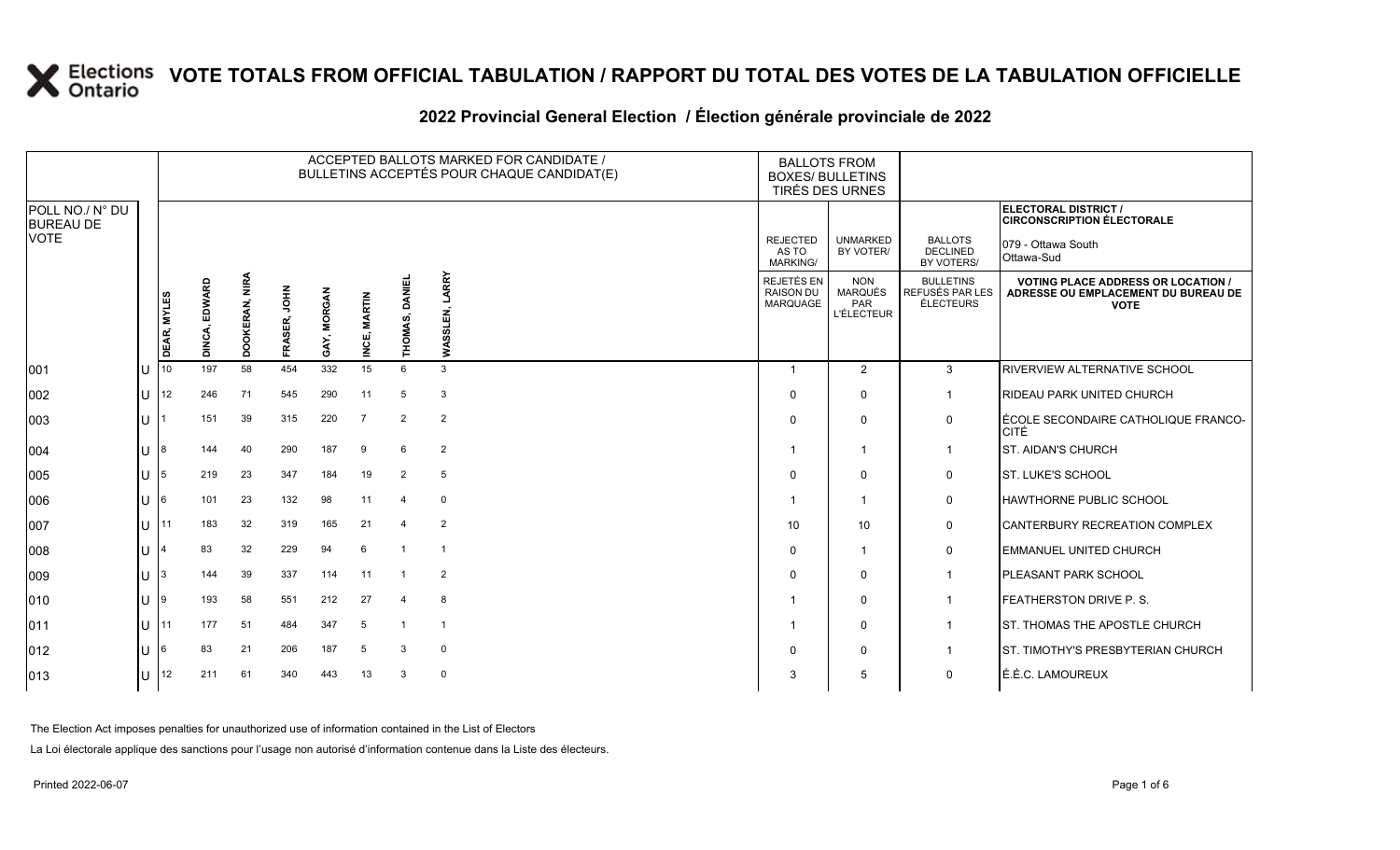### **2022 Provincial General Election / Élection générale provinciale de 2022**

|                                     | ACCEPTED BALLOTS MARKED FOR CANDIDATE /<br>BULLETINS ACCEPTÉS POUR CHAQUE CANDIDAT(E) |                    |                  |                |                |                       |                        |                              |                         |                                                   | <b>BALLOTS FROM</b><br><b>BOXES/ BULLETINS</b><br>TIRÉS DES URNES |                                                  |                                                                                                 |
|-------------------------------------|---------------------------------------------------------------------------------------|--------------------|------------------|----------------|----------------|-----------------------|------------------------|------------------------------|-------------------------|---------------------------------------------------|-------------------------------------------------------------------|--------------------------------------------------|-------------------------------------------------------------------------------------------------|
| POLL NO./ N° DU<br><b>BUREAU DE</b> |                                                                                       |                    |                  |                |                |                       |                        |                              |                         |                                                   |                                                                   |                                                  | ELECTORAL DISTRICT /<br><b>CIRCONSCRIPTION ÉLECTORALE</b>                                       |
| <b>VOTE</b>                         |                                                                                       |                    |                  |                |                |                       |                        |                              |                         | <b>REJECTED</b><br>AS TO<br><b>MARKING/</b>       | <b>UNMARKED</b><br>BY VOTER/                                      | <b>BALLOTS</b><br><b>DECLINED</b><br>BY VOTERS/  | 079 - Ottawa South<br>Ottawa-Sud                                                                |
|                                     |                                                                                       | <b>DEAR, MYLES</b> | EDWARD<br>DINCA, | DOOKERAN, NIRA | HOL<br>FRASER, | <b>MORGAN</b><br>GAY, | <b>MARTIN</b><br>INCE, | <b>DANIEL</b><br>ιó<br>THOMA | LARRY<br>WASSLEN,       | <b>REJETÉS EN</b><br><b>RAISON DU</b><br>MARQUAGE | <b>NON</b><br><b>MARQUÉS</b><br><b>PAR</b><br><b>L'ÉLECTEUR</b>   | <b>BULLETINS</b><br>REFUSÉS PAR LES<br>ÉLECTEURS | <b>VOTING PLACE ADDRESS OR LOCATION /</b><br>ADRESSE OU EMPLACEMENT DU BUREAU DE<br><b>VOTE</b> |
| 014                                 |                                                                                       | 10                 | 190              | 49             | 383            | 269                   | 19                     | 5                            | $\overline{4}$          | 2                                                 | 54                                                                | $\mathbf{1}$                                     | ST. ELIAS ANTIOCHIAN ORTHODOX<br><b>CATHEDRAL</b>                                               |
| $ 015\rangle$                       | U                                                                                     | 5                  | 173              | 33             | 302            | 146                   | 12                     | $\overline{2}$               | $\overline{2}$          | -1                                                | $\overline{\mathbf{1}}$                                           | 0                                                | FIELDING DRIVE PUBLIC SCHOOL                                                                    |
| 016                                 | U                                                                                     | 14                 | 141              | 44             | 293            | 157                   | 6                      | 3                            | 2                       | $\overline{2}$                                    | $\mathbf 0$                                                       | $\mathbf 0$                                      | <b>GENERAL VANIER SCHOOL</b>                                                                    |
| 017                                 | U                                                                                     |                    | 80               | 12             | 208            | 96                    | 12                     | $\overline{2}$               | $\mathbf 0$             |                                                   | 3                                                                 | $\overline{1}$                                   | JIM DURRELL REC. CTR.                                                                           |
| 018                                 | U                                                                                     | $\overline{2}$     | 65               | 14             | 173            | 124                   | 6                      | 5                            | $\overline{2}$          |                                                   | $\Omega$                                                          | 0                                                | HERON ROAD RECREATION COMPLEX                                                                   |
| 019                                 | U                                                                                     |                    | 23               | 3              | 56             | 27                    | $\overline{1}$         | -1                           | 0                       |                                                   | $\mathbf 0$                                                       | $\overline{1}$                                   | <b>WALKLEY MANOR</b>                                                                            |
| 020                                 | U                                                                                     | 14                 | 110              | 28             | 358            | 222                   | 14                     | 3                            | $\overline{4}$          |                                                   | 2                                                                 | $\mathbf 0$                                      | ALBION-HEATHERINGTON REC. COMP.                                                                 |
| 021                                 | U                                                                                     | 9                  | 244              | 48             | 490            | 229                   | 18                     | 7                            | $\overline{4}$          |                                                   | 3                                                                 | $\mathbf 0$                                      | <b>ROBERT BATEMAN PUBLIC SCHOOL</b>                                                             |
| 022                                 | U                                                                                     | 14                 | 307              | 23             | 447            | 206                   | 24                     | $\overline{4}$               | $\overline{2}$          | <sup>0</sup>                                      | $\mathbf 0$                                                       | $\mathsf{O}$                                     | ST. THOMAS MORE SCHOOL                                                                          |
| 023                                 | U                                                                                     | 5                  | 157              | 22             | 326            | 145                   | 9                      | 2                            | $\overline{1}$          |                                                   | 5                                                                 | $\mathbf 0$                                      | <b>GLOUCESTER PRESBYTERIAN CHURCH</b>                                                           |
| 024                                 | U                                                                                     | 13                 | 260              | 45             | 617            | 376                   | 23                     | 5                            | $\overline{2}$          | 2                                                 | $\boldsymbol{\Delta}$                                             | $\mathbf 0$                                      | <b>GREENBORO COMMUNITY CENTRE</b>                                                               |
| 025                                 | U.                                                                                    | $\overline{2}$     | 76               | 14             | 170            | 87                    | 3                      |                              | $\overline{\mathbf{1}}$ |                                                   | $\Omega$                                                          | $\mathbf 0$                                      | <b>GREENBORO PAVILION</b>                                                                       |
| 026                                 | U                                                                                     |                    | 171              | 37             | 259            | 178                   | 16                     | $\overline{4}$               | 3                       |                                                   | $\mathbf 0$                                                       | 4                                                | <b>DUNLOP PUBLIC SCHOOL</b>                                                                     |
| 027                                 | U                                                                                     | 6                  | 191              | 49             | 341            | 144                   | 14                     |                              | 3                       |                                                   | $\Omega$                                                          | $\overline{2}$                                   | <b>BAYVIEW PUBLIC SCHOOL</b>                                                                    |

The Election Act imposes penalties for unauthorized use of information contained in the List of Electors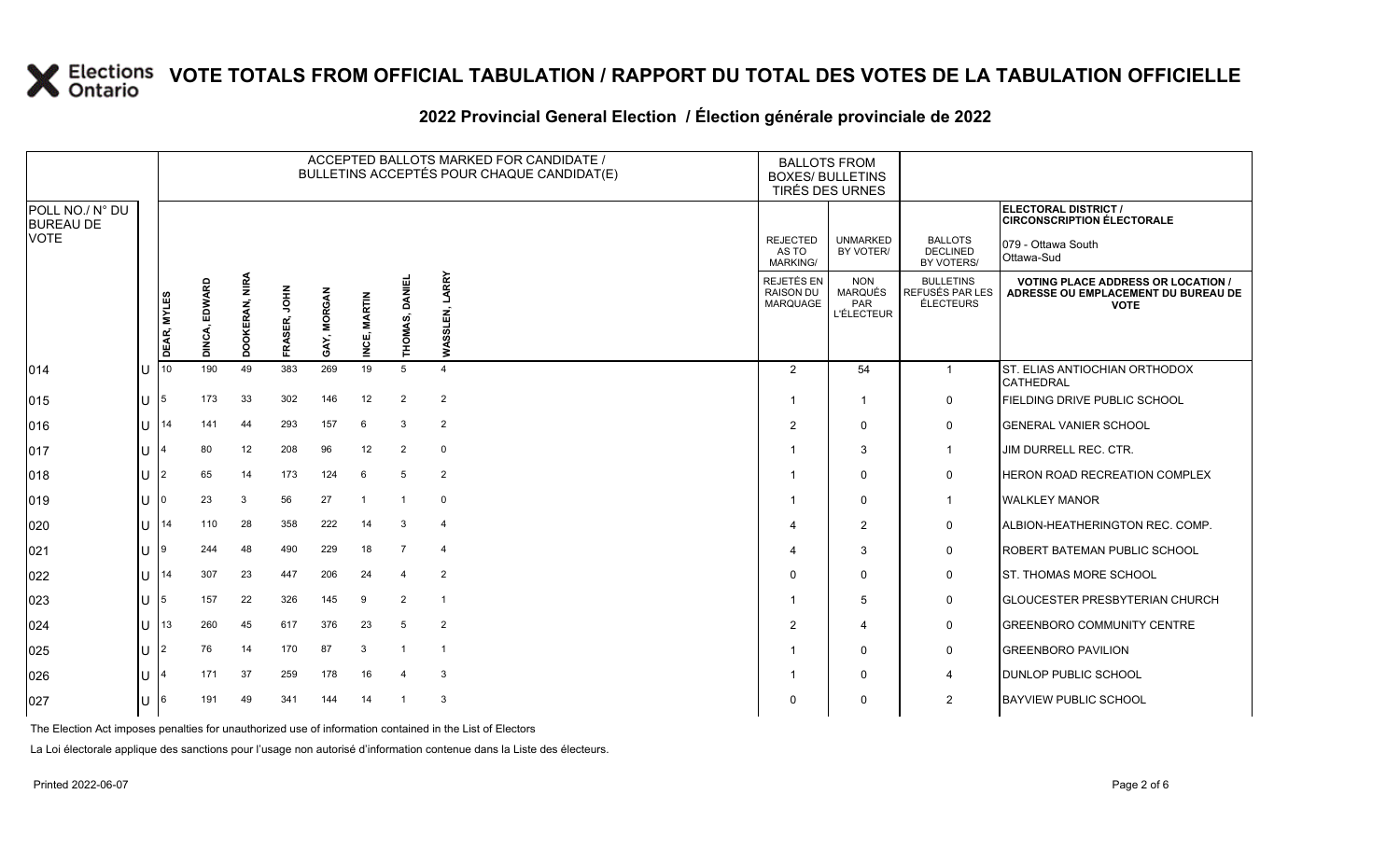### **2022 Provincial General Election / Élection générale provinciale de 2022**

|                                     |   |             |               |                |              |             | ACCEPTED BALLOTS MARKED FOR CANDIDATE /<br>BULLETINS ACCEPTÉS POUR CHAQUE CANDIDAT(E) | <b>BALLOTS FROM</b><br><b>BOXES/ BULLETINS</b><br>TIRÉS DES URNES |                   |                                             |                                                          |                                                  |                                                                                                 |
|-------------------------------------|---|-------------|---------------|----------------|--------------|-------------|---------------------------------------------------------------------------------------|-------------------------------------------------------------------|-------------------|---------------------------------------------|----------------------------------------------------------|--------------------------------------------------|-------------------------------------------------------------------------------------------------|
| POLL NO./ N° DU<br><b>BUREAU DE</b> |   |             |               |                |              |             |                                                                                       |                                                                   |                   |                                             |                                                          |                                                  | ELECTORAL DISTRICT /<br><b>CIRCONSCRIPTION ÉLECTORALE</b>                                       |
| <b>VOTE</b>                         |   |             |               |                |              |             |                                                                                       |                                                                   |                   | <b>REJECTED</b><br>AS TO<br><b>MARKING/</b> | <b>UNMARKED</b><br>BY VOTER/                             | <b>BALLOTS</b><br><b>DECLINED</b><br>BY VOTERS/  | 079 - Ottawa South<br>Ottawa-Sud                                                                |
|                                     |   | DEAR, MYLES | DINCA, EDWARD | DOOKERAN, NIRA | FRASER, JOHN | GAY, MORGAN | <b>MARTIN</b><br>INCE,                                                                | <b>DANIE</b><br>THOMAS,                                           | LARRY<br>WASSLEN, | REJETÉS EN<br><b>RAISON DU</b><br>MARQUAGE  | <b>NON</b><br><b>MARQUÉS</b><br>PAR<br><b>L'ÉLECTEUR</b> | <b>BULLETINS</b><br>REFUSÉS PAR LES<br>ÉLECTEURS | <b>VOTING PLACE ADDRESS OR LOCATION /</b><br>ADRESSE OU EMPLACEMENT DU BUREAU DE<br><b>VOTE</b> |
| 028                                 |   | 11          | 206           | 49             | 435          | 314         | 33                                                                                    | $5\overline{5}$                                                   | $\overline{4}$    | 3                                           | 3                                                        | $\mathbf 0$                                      | HUNT CLUB RIVERSIDE PARK C.C.                                                                   |
| 029                                 | U | 13          | 301           | 57             | 621          | 269         | 24                                                                                    | $\mathbf 0$                                                       | $\overline{2}$    | 3                                           | $\mathbf{1}$                                             | 0                                                | <b>TUDOR HALL</b>                                                                               |
| 030                                 |   |             | 80            | 21             | 44           | 74          | 12                                                                                    | $\overline{4}$                                                    | $\mathbf{0}$      |                                             | $\mathbf 0$                                              | 0                                                | <b>OUR LADY OF AIRWAYS CHURCH</b>                                                               |
| 032                                 | U |             | 229           | 46             | 391          | 212         | 17                                                                                    | 6                                                                 | $\mathbf 0$       | 2                                           | $\Omega$                                                 | $\overline{2}$                                   | É.É. PUBLIQUE GABRIELLE-ROY                                                                     |
| 033                                 | U | 16          | 329           | 49             | 420          | 252         | 23                                                                                    | $\overline{4}$                                                    | 3                 |                                             | 6                                                        | $\mathbf 1$                                      | <b>SAWMILL CREEK ELEMENTARY SCHOOL</b>                                                          |
| 034                                 | U | 9           | 323           | 38             | 375          | 205         | 31                                                                                    | 4                                                                 | 2                 | $\Omega$                                    | $\overline{1}$                                           | $\mathbf 0$                                      | <b>IST. BERNARD SCHOOL</b>                                                                      |
| 400                                 | U |             | 6             | $\overline{2}$ | 22           | 21          | $\overline{1}$                                                                        | $\mathbf 0$                                                       | $\mathbf 0$       |                                             | $\Omega$                                                 | $\mathbf 0$                                      | <b>RIVERSIDE TOWERS APTS.</b>                                                                   |
| 401A                                | U |             | 87            | 10             | 134          | 20          | 2                                                                                     | $\overline{1}$                                                    | $\mathbf 0$       | $\Omega$                                    | $\mathbf{0}$                                             | 0                                                | RIVIERA APTS, REC. CTR.                                                                         |
| 401B                                | U |             | 81            | 13             | 124          | 32          | 4                                                                                     | $\mathbf 0$                                                       | $\overline{1}$    |                                             | $\Omega$                                                 | 0                                                | <b>RIVIERA APTS, REC. CTR.</b>                                                                  |
| 402A                                | U |             | 18            | $\overline{7}$ | 37           | 39          | $\overline{1}$                                                                        | $\overline{1}$                                                    | $\mathbf 0$       | $\Omega$                                    | $\Omega$                                                 | 0                                                | <b>RIVERWOOD APARTMENTS</b>                                                                     |
| 402B                                | U |             | 13            | 2              | 31           | 29          | $\Omega$                                                                              | $\mathbf 0$                                                       | $\overline{1}$    | $\Omega$                                    | $\mathbf 0$                                              | 0                                                | <b>RIVERWOOD APARTMENTS</b>                                                                     |
| 403                                 | U | 2           | 18            | 9              | 35           | 68          | $\overline{7}$                                                                        | $\overline{1}$                                                    | 0                 |                                             | $\mathbf{0}$                                             | 0                                                | <b>FAIRCREST APARTMENTS</b>                                                                     |
| 404                                 |   |             | 78            | 11             | 57           | 56          | $\overline{4}$                                                                        | $\mathbf 0$                                                       | $\mathbf 0$       | $\Omega$                                    | 12                                                       | 0                                                | <b>FROBISHER PLACE APARTMENTS</b>                                                               |
| 406                                 |   |             | 44            | 5              | 33           | 26          | $\overline{1}$                                                                        | $\mathbf 0$                                                       | $\mathbf 0$       | $\Omega$                                    | $\Omega$                                                 |                                                  | DALY CO-OPERATIVE APARTMENTS                                                                    |

The Election Act imposes penalties for unauthorized use of information contained in the List of Electors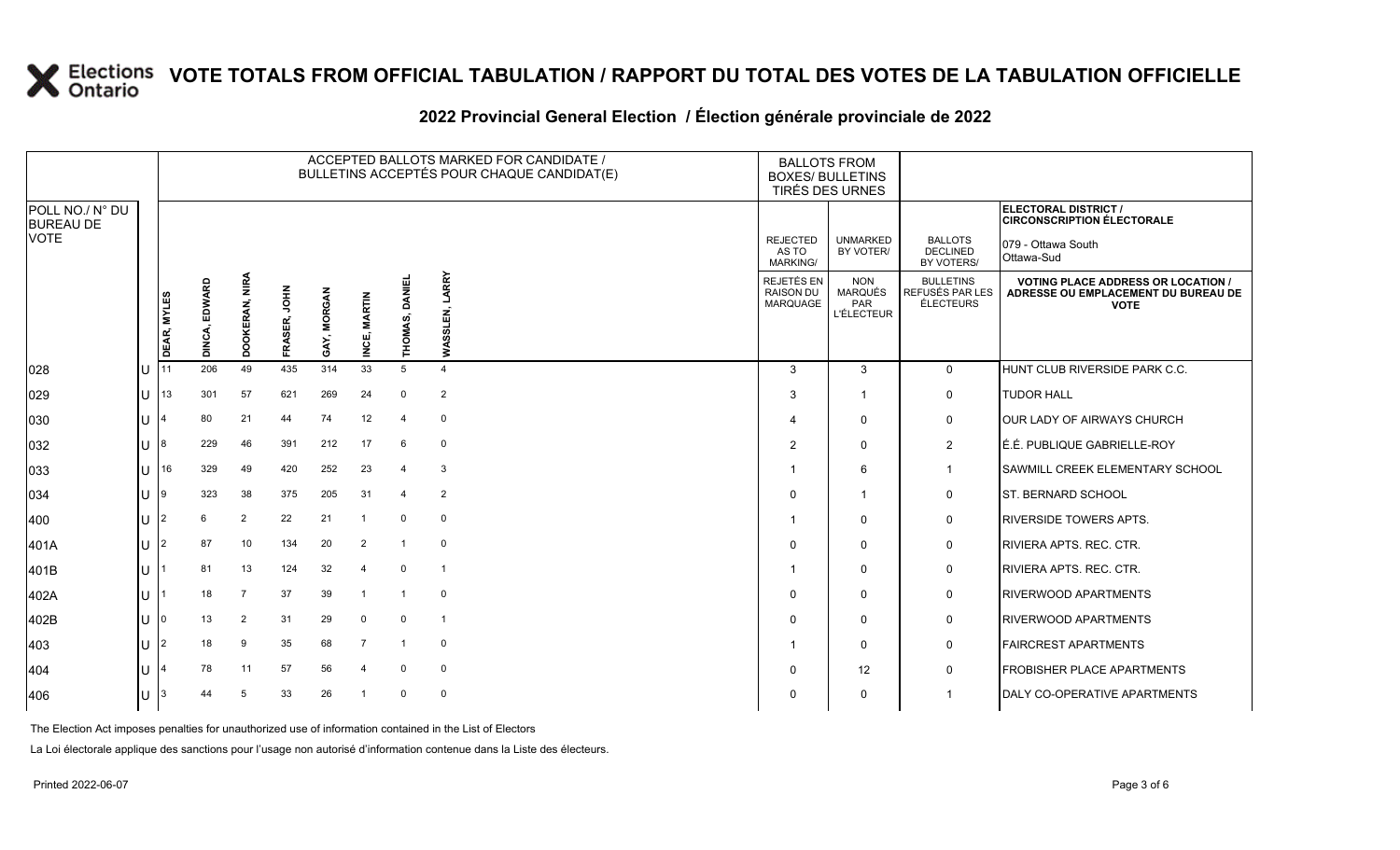### **2022 Provincial General Election / Élection générale provinciale de 2022**

|                                     |     |             |                  |                         |               |                      |                       |                         | ACCEPTED BALLOTS MARKED FOR CANDIDATE /<br>BULLETINS ACCEPTÉS POUR CHAQUE CANDIDAT(E) | <b>BALLOTS FROM</b><br><b>BOXES/ BULLETINS</b><br>TIRÉS DES URNES |                                                   |                                                  |                                                                                               |
|-------------------------------------|-----|-------------|------------------|-------------------------|---------------|----------------------|-----------------------|-------------------------|---------------------------------------------------------------------------------------|-------------------------------------------------------------------|---------------------------------------------------|--------------------------------------------------|-----------------------------------------------------------------------------------------------|
| POLL NO./ N° DU<br><b>BUREAU DE</b> |     |             |                  |                         |               |                      |                       |                         |                                                                                       |                                                                   |                                                   |                                                  | ELECTORAL DISTRICT /<br><b>CIRCONSCRIPTION ÉLECTORALE</b>                                     |
| <b>VOTE</b>                         |     |             |                  |                         |               |                      |                       |                         |                                                                                       | <b>REJECTED</b><br>AS TO<br>MARKING/                              | <b>UNMARKED</b><br>BY VOTER/                      | <b>BALLOTS</b><br><b>DECLINED</b><br>BY VOTERS/  | 079 - Ottawa South<br>Ottawa-Sud                                                              |
|                                     |     | DEAR, MYLES | EDWARD<br>DINCA, | OOKERAN, NIRA<br>Ō      | 돌으<br>FRASER, | <b>MORGA</b><br>GAY, | <b>MARTIN</b><br>NCE, | DANIEL<br>ιó,<br>THOMA! | LARRY<br>Š                                                                            | REJETÉS EN<br>RAISON DU<br><b>MARQUAGE</b>                        | <b>NON</b><br>MARQUÉS<br>PAR<br><b>L'ÉLECTEUR</b> | <b>BULLETINS</b><br>REFUSÉS PAR LES<br>ÉLECTEURS | <b>VOTING PLACE ADDRESS OR LOCATION</b><br>ADRESSE OU EMPLACEMENT DU BUREAU DE<br><b>VOTE</b> |
| 407                                 |     |             | 35               | 3                       | 51            | 55                   | 3                     | $\mathbf 0$             | $\mathbf{0}$                                                                          | $\Omega$                                                          | $\mathbf{0}$                                      | $\mathbf 0$                                      | <b>AVALON PARK APARTMENTS</b>                                                                 |
| 408                                 | IU  | $\Omega$    | 40               | 6                       | 38            | 30                   | $\overline{2}$        | $\overline{2}$          | $\overline{\mathbf{1}}$                                                               |                                                                   | $\mathbf 0$                                       | $\mathbf 0$                                      | THE DORCHESTER APARTMENTS                                                                     |
| 409                                 | ΙU  |             | 11               | 8                       | 32            | 34                   | $\overline{2}$        | 0                       |                                                                                       | $\Omega$                                                          | -1                                                | $\mathbf 0$                                      | <b>RIVERBANK APARTMENTS</b>                                                                   |
| 410                                 | IU  |             | 6                | $\Omega$                | 31            | 11                   | 2                     | -1                      |                                                                                       |                                                                   | $\Omega$                                          | $\mathbf 0$                                      | <b>CITY OF OTTAWA APARTMENTS</b>                                                              |
| 411                                 | lU  | l2          | 19               | 3                       | 46            | 18                   |                       |                         |                                                                                       | $\Omega$                                                          | $\Omega$                                          | $\mathbf 0$                                      | <b>CLEMENTINE TOWERS APARTMENTS</b>                                                           |
| 412                                 | U   | I3          | 60               | $\overline{2}$          | 83            | 37                   | $\overline{2}$        | $\mathbf 0$             |                                                                                       | $\Omega$                                                          | $\Omega$                                          | $\mathbf 0$                                      | STRATHMORE TOWERS B APTS.                                                                     |
| 414                                 | IU. |             | 103              | 5                       | 121           | 13                   | $^{\circ}$            | $\overline{2}$          | $\mathbf 0$                                                                           | $\Omega$                                                          | $\Omega$                                          | 0                                                | <b>RIVERSIDE GATE APARTMENTS</b>                                                              |
| 700                                 | ПT  |             | 21               | $\overline{2}$          | 47            | $\overline{7}$       | $\Omega$              | 0                       | $\mathbf 0$                                                                           | $\Omega$                                                          | -1                                                | $\mathbf 0$                                      | MAPLEWOOD RET. COMM.                                                                          |
| 701                                 | IU  |             | 19               | $\overline{1}$          | 28            | 7                    | $\mathbf 0$           | $\mathbf{0}$            | $\mathbf 0$                                                                           | $\Omega$                                                          | $\Omega$                                          | $\mathbf 0$                                      | COMMISSIONAIRES OTTAWA PLACE                                                                  |
| 702                                 | lU  | Ι3          | 15               | 2                       | 12            | 6                    | $\overline{1}$        | - 1                     | $\mathbf 0$                                                                           | $\Omega$                                                          | $\mathbf{0}$                                      | $\mathbf 0$                                      | ALTA VISTA MANOR RETIREMENT<br><b>COMMUNITY</b>                                               |
| 703                                 | ПT  |             | 36               | 5                       | 47            | 12                   |                       | 3                       | $\overline{\mathbf{1}}$                                                               | 4                                                                 | -1                                                | $\mathbf 0$                                      | <b>PERLEY &amp; RIDEAU VETERANS' HEALTH CTR.</b>                                              |
| 704                                 | Ш   |             |                  | $\mathbf 0$             | 18            |                      |                       | $\Omega$                | $\mathbf 0$                                                                           | 0                                                                 | $\Omega$                                          | $\mathbf 0$                                      | PERLEY SENIORS VILLAGE                                                                        |
| 705                                 | Ш   |             |                  | $\overline{\mathbf{1}}$ | 5             |                      | $\Omega$              |                         | $\Omega$                                                                              | $\Omega$                                                          | $\Omega$                                          | $\mathbf 0$                                      | <b>BILLINGSWOOD MANOR</b>                                                                     |
| 706                                 |     |             |                  |                         |               |                      |                       |                         | COMBINED WITH ADV002 / COMBINÉ À ADV002                                               |                                                                   |                                                   |                                                  |                                                                                               |

The Election Act imposes penalties for unauthorized use of information contained in the List of Electors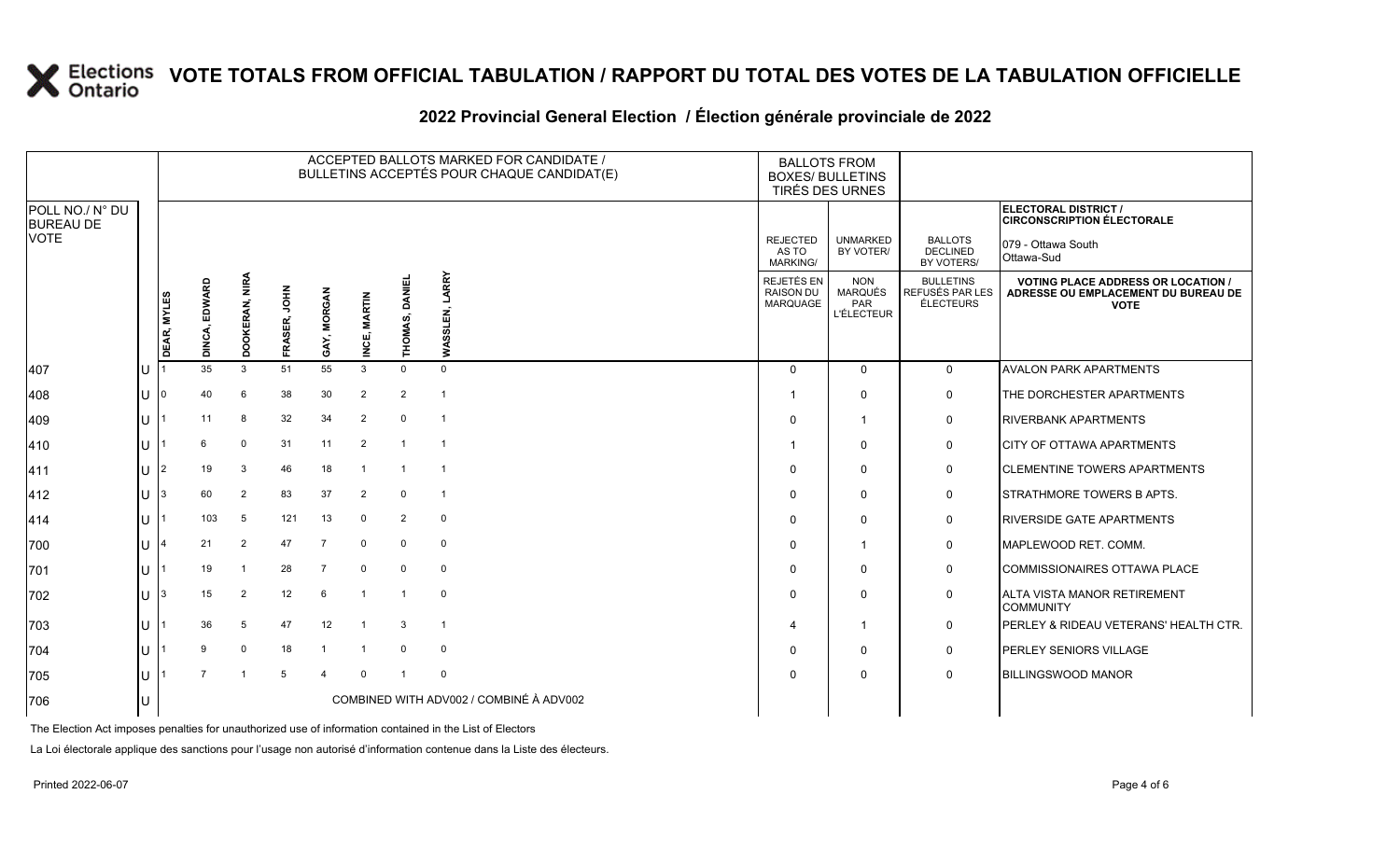### **2022 Provincial General Election / Élection générale provinciale de 2022**

|                                     |     |             |                  |                |              |             |                        | ACCEPTED BALLOTS MARKED FOR CANDIDATE /<br>BULLETINS ACCEPTÉS POUR CHAQUE CANDIDAT(E) | <b>BALLOTS FROM</b><br><b>BOXES/ BULLETINS</b> | TIRÉS DES URNES                            |                                                          |                                                  |                                                                                                 |
|-------------------------------------|-----|-------------|------------------|----------------|--------------|-------------|------------------------|---------------------------------------------------------------------------------------|------------------------------------------------|--------------------------------------------|----------------------------------------------------------|--------------------------------------------------|-------------------------------------------------------------------------------------------------|
| POLL NO./ N° DU<br><b>BUREAU DE</b> |     |             |                  |                |              |             |                        |                                                                                       |                                                |                                            |                                                          |                                                  | ELECTORAL DISTRICT /<br><b>CIRCONSCRIPTION ÉLECTORALE</b>                                       |
| <b>VOTE</b>                         |     |             |                  |                |              |             |                        |                                                                                       |                                                | <b>REJECTED</b><br>AS TO<br>MARKING/       | <b>UNMARKED</b><br>BY VOTER/                             | <b>BALLOTS</b><br><b>DECLINED</b><br>BY VOTERS/  | 079 - Ottawa South<br>Ottawa-Sud                                                                |
|                                     |     | DEAR, MYLES | EDWARD<br>DINCA, | DOOKERAN, NIRA | FRASER, JOHN | GAY, MORGAN | <b>MARTIN</b><br>INCE, | HOMAS, DANIEI                                                                         | LARRY<br>Ξ.<br><b>WASSL</b>                    | REJETÉS EN<br><b>RAISON DU</b><br>MARQUAGE | <b>NON</b><br><b>MARQUÉS</b><br>PAR<br><b>L'ÉLECTEUR</b> | <b>BULLETINS</b><br>REFUSÉS PAR LES<br>ÉLECTEURS | <b>VOTING PLACE ADDRESS OR LOCATION /</b><br>ADRESSE OU EMPLACEMENT DU BUREAU DE<br><b>VOTE</b> |
| 707                                 | lU. |             | 15               | $\overline{2}$ | 33           | 6           |                        |                                                                                       | $\Omega$                                       | 2                                          |                                                          | 2                                                | <b>ST. PATRICK'S HOME</b>                                                                       |
| 708                                 | lu  |             | 19               | $\overline{7}$ | 26           | 3           | $\Omega$               | $\mathbf 0$                                                                           | $\mathbf 0$                                    | $\Omega$                                   |                                                          | $\mathbf 0$                                      | WATERFORD RETIREMENT COMMUNITY                                                                  |
| 709                                 | lu  |             |                  | $\mathbf 0$    | 12           | 3           | $\mathbf 0$            | $\mathbf 0$                                                                           | $\mathbf 0$                                    | $\Omega$                                   | $\mathbf{0}$                                             | 0                                                | <b>HUNT CLUB MANOR</b>                                                                          |
| 710                                 | ΙU  |             | 12               | $\Omega$       | 16           | 2           | $\mathbf 0$            | $\mathbf 0$                                                                           | -1                                             | $\Omega$                                   | $\Omega$                                                 | $\mathbf 0$                                      | <b>LANDMARK COURT</b>                                                                           |
| 711                                 | IU  |             |                  |                |              |             |                        |                                                                                       | COMBINED WITH ADV002 / COMBINÉ À ADV002        |                                            |                                                          |                                                  |                                                                                                 |
| 712                                 | lU  |             |                  | $\mathbf 0$    | 13           |             | $\mathbf 0$            | $\mathbf 0$                                                                           | $\mathbf 0$                                    | $\Omega$                                   | $\mathbf{0}$                                             | $\mathbf 0$                                      | <b>BRIDLEWOOD RETIREMENT HOME</b>                                                               |
| 713                                 | Iυ  |             | 9                | $\mathbf 0$    | 16           | 5           | $\mathbf 0$            | -1                                                                                    | $\mathbf 0$                                    | $\Omega$                                   | 0                                                        | 0                                                | OAKPARK RET. COMM.                                                                              |
| $714$                               | lU  |             |                  | $\mathbf 0$    | 10           | $\mathbf 0$ | $\mathbf 0$            | $\mathbf 0$                                                                           | $\mathbf 0$                                    | $\Omega$                                   | 0                                                        | $\mathbf 0$                                      | FOXVIEW RETIREMENT COMMUNITY                                                                    |
| ADV001                              |     |             | 153              | 40             | 369          | 180         | 15                     | 6                                                                                     | $\overline{2}$                                 | $\Omega$                                   | 10                                                       | $\mathbf 0$                                      | BILLINGS BRIDGE SHOPPING CENTRE-UNIT<br>106,131, 148,157                                        |
| ADV002                              |     | 26          | 654              | 136            | 1540         | 796         | 36                     | $\overline{7}$                                                                        | 9                                              | 27                                         | 3                                                        | $\overline{2}$                                   | BILLINGS BRIDGE SHOPPING CENTRE-UNIT<br>106,131, 148,157                                        |
| ADV003                              |     | 21          | 681              | 161            | 1546         | 598         | 49                     | -5                                                                                    | 8                                              | $\overline{A}$                             | 4                                                        | 0                                                | CANTERBURY RECREATION COMPLEX                                                                   |
| ADV004                              |     | 13          | 677              | 114            | 1344         | 500         | 29                     | 6                                                                                     | 8                                              | $\overline{2}$                             | 5                                                        | 1                                                | <b>GREENBORO COMMUNITY CENTRE</b>                                                               |

The Election Act imposes penalties for unauthorized use of information contained in the List of Electors